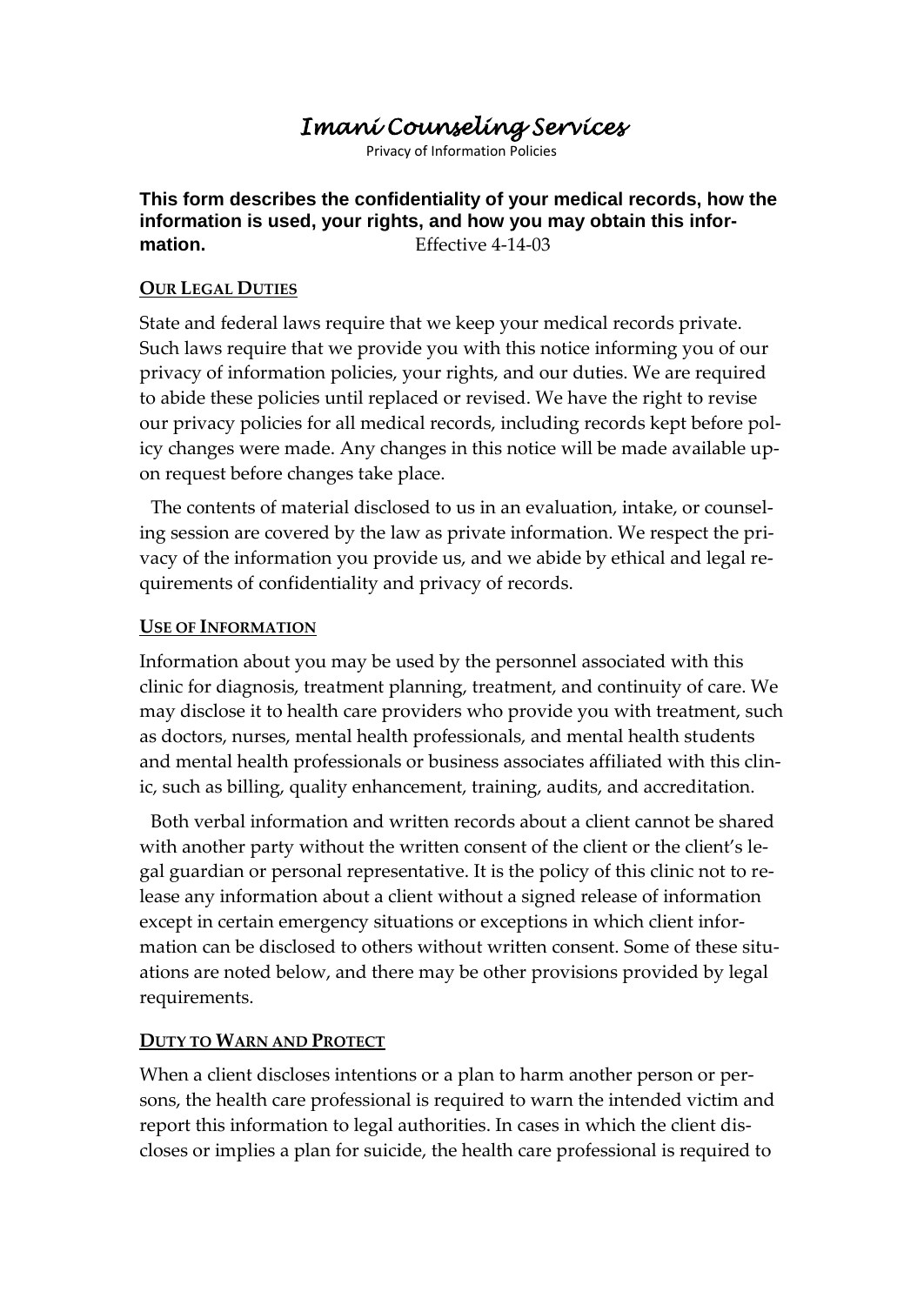notify legal authorities and make reasonable attempts to notify the family of the client.

# **PUBLIC SAFETY**

Health records may be released for the public interest and safety for public health activities, judicial and administrative proceedings, law enforcement purposes, serious threats to public safety, essential government functions, military, and when complying with worker's compensation laws.

# **ABUSE**

If a client states or suggests that he or she is abusing a child or vulnerable adult, or has recently abused a child or vulnerable adult, or a child (or vulnerable adult) is in danger of abuse, the health care professional is required to report this information to the appropriate social service and/or legal authorities. If a client is the victim of abuse, neglect, violence, or a crime victim, and his or her safety appears to be at risk, we may share this information with law enforcement officials to help prevent future occurrences and capture the perpetrator.

# **PRENATAL EXPOSURE TO CONTROLLED SUBSTANCES**

Health care professionals are required to report admitted prenatal exposure to controlled substances that are potentially harmful.

# **IN THE EVENT OF A CLIENT'S DEATH**

In the event of a client's death, the spouse or parents of a deceased client have a right to access their child's or spouse's records.

## **PROFESSIONAL MISCONDUCT**

Professional misconduct by a health care professional must be reported by other health care professionals. In cases in which a professional or legal disciplinary meeting is being held regarding the health care professional's actions, related records may be released in order to substantiate disciplinary concerns.

## **JUDICIAL OR ADMINISTRATIVE PROCEEDINGS**

Health care professionals are required to release records of clients when a court order has been placed.

## **MINORS/GUARDIANSHIP**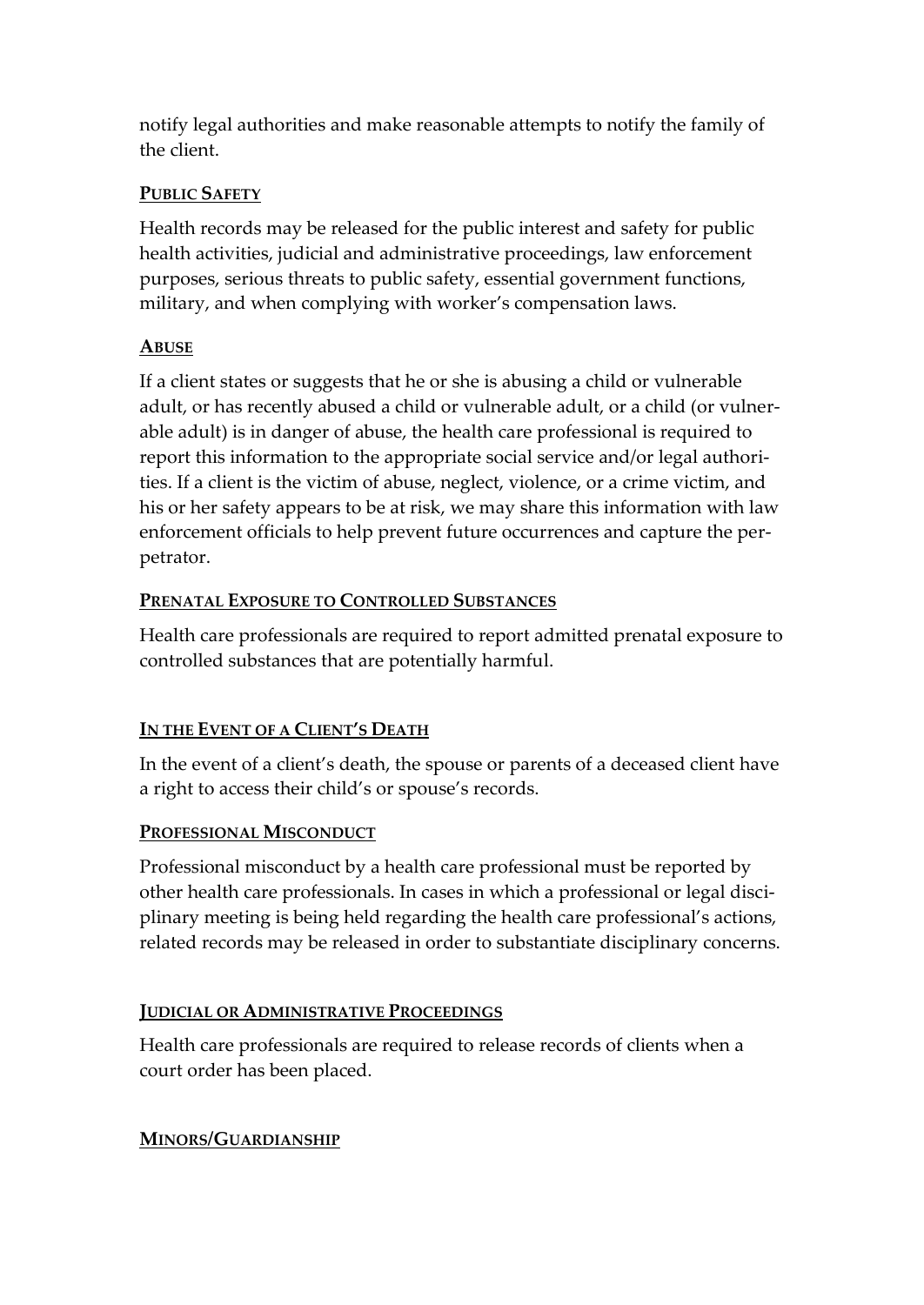Parents or legal guardians of non-emancipated minor clients have the right to access the client's records.

#### **OTHER PROVISIONS**

When payment for services are the responsibility of the client, or a person who has agreed to providing payment, and payment has not been made in a timely manner, collection agencies may be utilized in collecting unpaid debts. The specific content of the services (e.g., diagnosis, treatment plan, progress notes, testing) is not disclosed. If a debt remains unpaid, it may be reported to credit agencies, and the client's credit report may state the amount owed, the time frame, and the name of the clinic or collection source.

Insurance companies, managed care, and other third-party payers are given information that they request regarding services to the client. Information that may be requested includes type of services, dates/times of services, diagnosis, treatment plan, description of impairment, progress of therapy, and summaries.

Information about clients may be disclosed in consultations with other professionals in order to provide the best possible treatment. In such cases the name of the client, or any identifying information, is not disclosed. Clinical information about the client is discussed. Some progress notes and reports are dictated/typed within the clinic or by outside sources specializing in (and held accountable for) such procedures.

In the event the clinic or mental health professional must telephone the client for purposes such as appointment cancellations or reminders, or to give/receive other information, efforts are made to preserve confidentiality. Please notify us in writing where we may reach you by phone and how you would like us to identify ourselves. For example, you might request that when we phone you at home or work, we do not say the name of the clinic or the nature of the call but rather the mental health professional's first name only. If this information is not provided to us (below), we will adhere to the following procedure when making phone calls: First we will ask to speak to the client (or guardian) without identifying the name of the clinic. If the person answering the phone asks for more identifying information, we will say that it is a personal call. We will not identify the clinic (to protect confidentiality). If we reach an answering machine or voice mail, we will follow the same guidelines.

#### **YOUR RIGHTS**

You have the right to request to review or receive your medical files. The procedures for obtaining a copy of your medical information is as follows. You